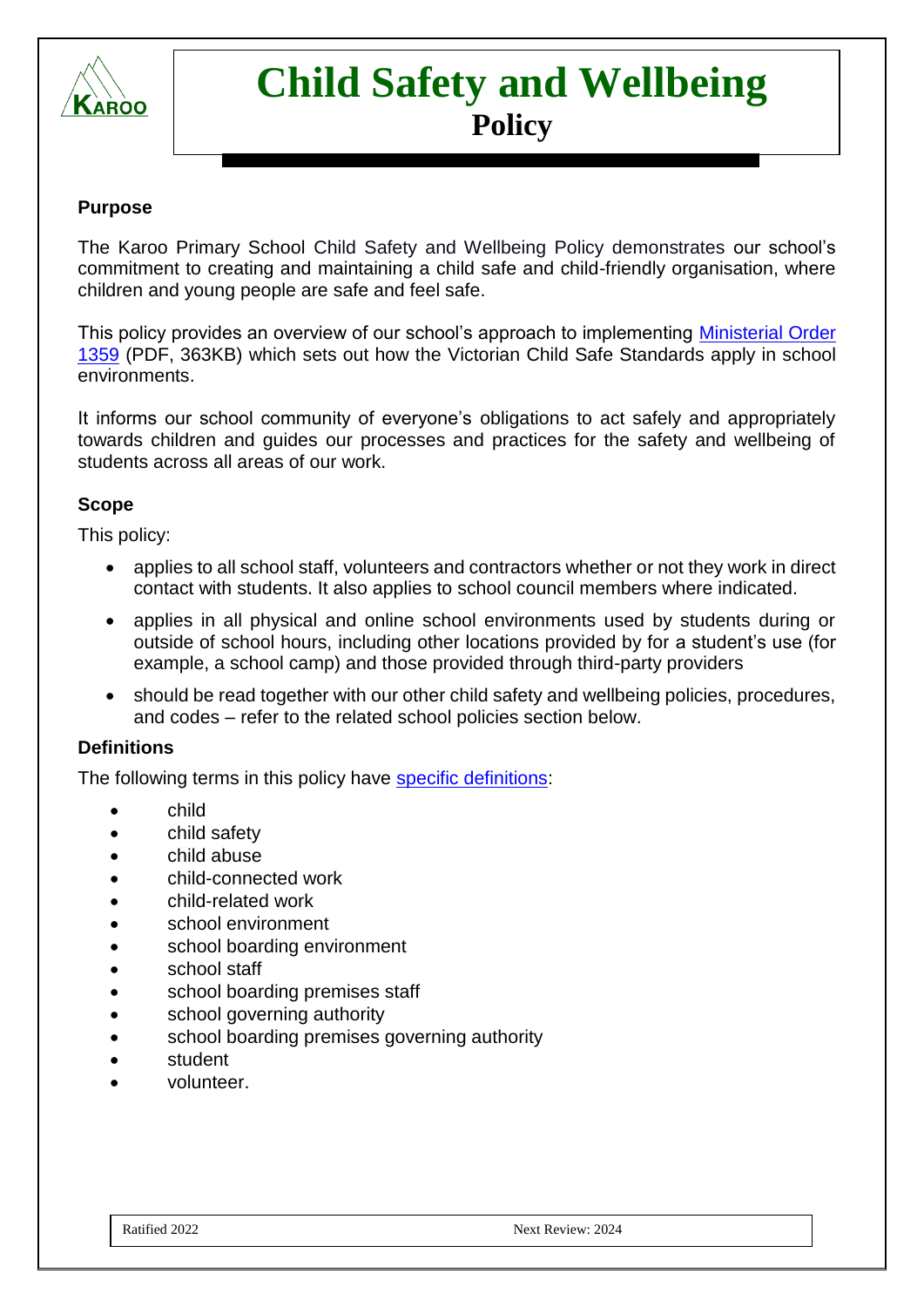## **Statement of Commitment to Child Safety**

Karoo Primary School is a child safe organisation which welcomes all children, young people and their families.

We are committed to providing environments where our students are safe and feel safe, where their participation is valued, their views respected, and their voices are heard about decisions that affect their lives. Our child safe policies, strategies and practices are inclusive of the needs of all children and students.

We have no tolerance for child abuse and take proactive steps to identify and manage any risks of harm to students in our school environments.

We promote positive relationships between students and adults and between students and their peers. These relationships are based on trust and respect.

We take proactive steps to identify and manage any risk of harm to students in our school environment. When child safety concerns are raised or identified, we treat these seriously and respond promptly and thoroughly.

Particular attention is given to the child safety needs of Aboriginal students, those from culturally and linguistically diverse backgrounds, international students, students with disabilities, those unable to live at home, children and young people who identify as lesbian, gay, bisexual, trans and gender diverse, intersex and queer (LGBTIQ+) and other students experiencing risk or vulnerability. Inappropriate or harmful behaviour targeting students based on these or other characteristics, such as racism or homophobia, are not tolerated at our school, and any instances identified will be addressed with appropriate consequences.

Child safety is a shared responsibility. Every person involved in our school has an important role in promoting child safety and wellbeing and promptly raising any issues or concerns about a child's safety.

We are committed to regularly reviewing our child safe practices, and seeking input from our students, families, staff, and volunteers to inform our ongoing strategies.

#### **School leadership team**

Our school leadership team comprising the principal, assistant principal, leading teachers and learning specialists are responsible for ensuring that a strong child safe culture is created and maintained, and that policies and practices are effectively developed and implemented in accordance with Ministerial Order 1359.

Principals and assistant principals will:

- ensure effective child safety and wellbeing governance, policies, procedures, codes and practices are in place and followed
- model a child safe culture that facilitates the active participation of students, families and staff in promoting and improving child safety, cultural safety and wellbeing
- enable inclusive practices where the diverse needs of all students are considered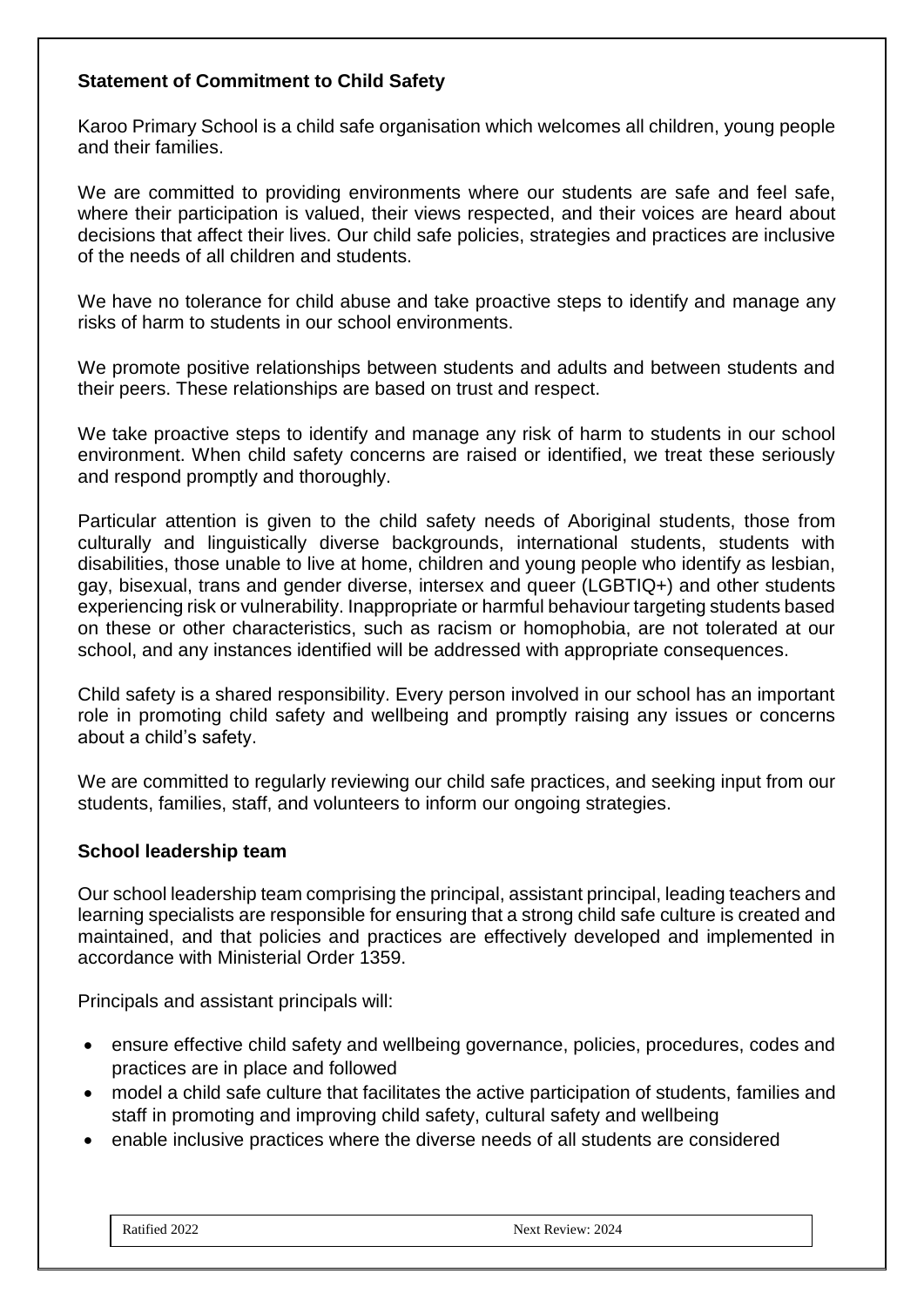- reinforce high standards of respectful behaviour between students and adults, and between students
- promote regular open discussion on child safety issues within the school community including at leadership team meetings, staff meetings and school council meetings
- facilitate regular professional learning for staff and volunteers (where appropriate) to build deeper understandings of child safety, cultural safety, student wellbeing and prevention of responding to abuse
- create an environment where child safety complaints and concerns are readily raised, and no one is discouraged from reporting an allegation of child abuse to relevant authorities.

# **School staff and volunteers**

All staff and volunteers will:

- participate in child safety and wellbeing induction and training provided by the school or the Department of Education and Training, and always follow the school's child safety and wellbeing policies and procedures
- act in accordance with our Child Safety Code of Conduct
- identify and raise concerns about child safety issues in accordance with our Child Safety Responding and Reporting Obligations Policy and Procedures, including following the [Four Critical Actions for Schools](https://www.education.vic.gov.au/school/teachers/health/childprotection/Pages/report.aspx)
- ensure students' views are taken seriously and their voices are heard about decisions that affect their lives
- implement inclusive practices that respond to the diverse needs of students.

# **School council**

In performing the functions and powers given to them under the *Education and Training Reform Act 2006*, school council members will:

- champion and promote a child safe culture with the broader school community
- ensure that child safety is a regular agenda item at school council meetings
- undertake annual training on child safety
- approve updates to, and act in accordance with the Child Safety Code of Conduct to the extent that it applies to school council employees and members
- when hiring school council employees, ensure that selection, supervision, and management practices are child safe. At our school, school council employment duties are delegated to the principal who is bound by this policy.

# **Specific staff child safety responsibilities**

Karoo Primary School has nominated a child safety champion to support the principal to implement our child safety policies and practices, including staff and volunteer training.

The responsibilities of the child safety champion are outlined at Guidance for child safety [champions.](https://www.vic.gov.au/guidance-child-safety-champions) In addition to these roles, our child safety champion is also responsible for:

• Disability Inclusion and Student Wellbeing (Wellbeing leader)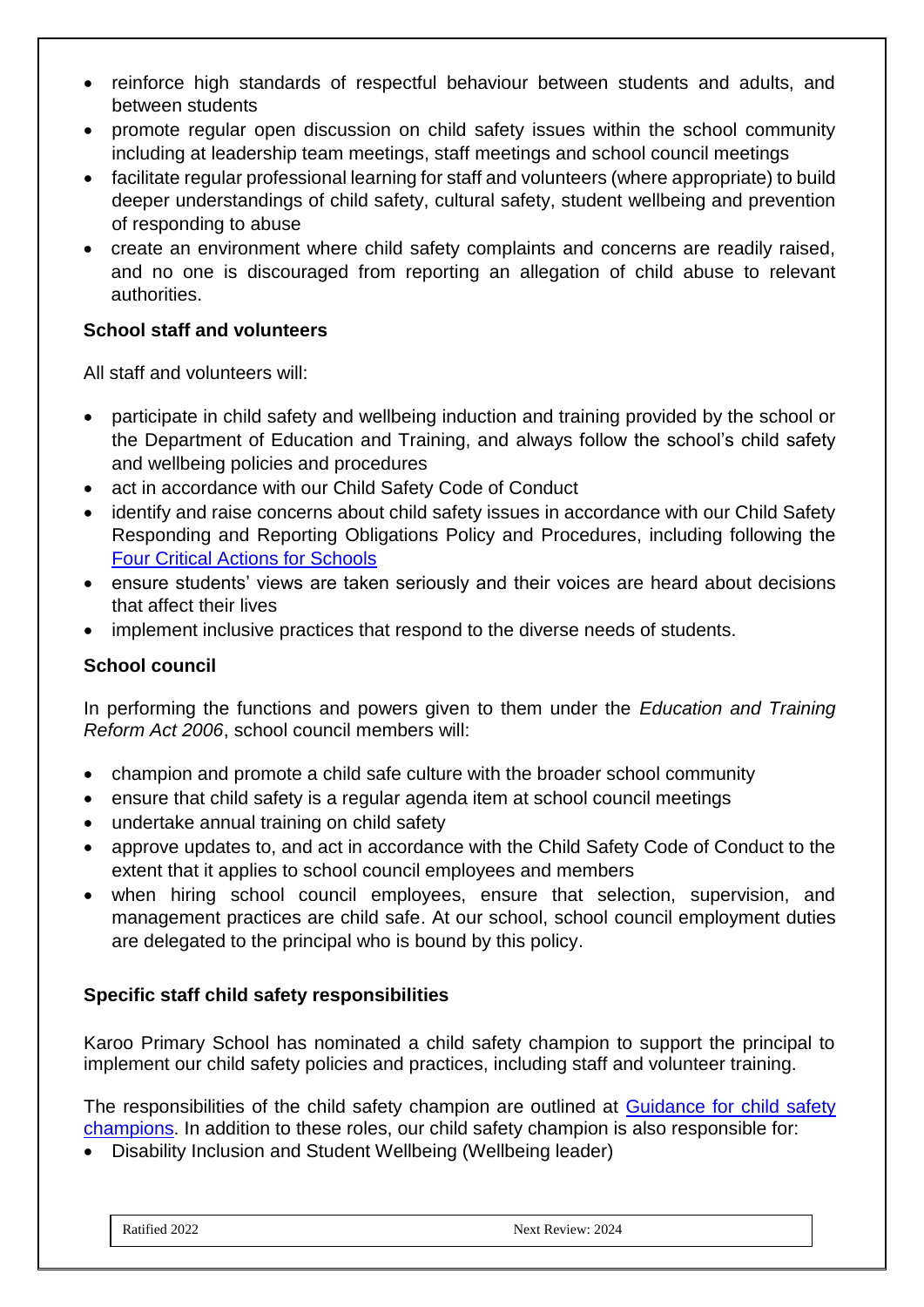Our principal and child safety champion are the first point of contact for child safety concerns or queries and for coordinating responses to child safety incidents.

- Karoo's Wellbeing leader is responsible for monitoring the school's compliance with the Child Safety and Wellbeing Policy. Anyone in our school community should approach our Wellbeing Leader if they have any concerns about the school's compliance with the Child Safety and Wellbeing Policy.
- The Wellbeing leader is responsible for informing the school community about this policy, and making it publicly available
- Other specific roles and responsibilities are named in other child safety policies and procedures, including the Child Safety Code of Conduct, Child Safety Responding and Reporting Obligations (including Mandatory Reporting) Policy and Procedures, and Child Safety Risk Register.

Our Risk Management Committee monitors the Child Safety Risk Register.

# **Child Safety Code of Conduct**

Our Child Safety Code of Conduct sets the boundaries and expectations for appropriate behaviours between adults and students. It also clarifies behaviours that are not acceptable in our physical and online environments.

We ensure that students also know what is acceptable and what is not acceptable so that they can be clear and confident about what to expect from adults in the school.

The Child Safety Code of Conduct also includes processes to report inappropriate behaviour.

#### **Managing risks to child safety and wellbeing**

At our school we identify, assess and manage risks to child safety and wellbeing in our physical and online school environments. These risks are managed through our child safety and wellbeing policies, procedures and practices, and in our activity specific risk registers, such as those we develop for off-site overnight camps, adventure activities and facilities and services we contract through third party providers for student use.

Our Child Safety Risk Register is used to record any identified risks related to child abuse alongside actions in place to manage those risks. Our school leadership team will monitor and evaluate the effectiveness of the actions in the Child Safety Risk Register at least annually.

#### **Establishing a culturally safe environment**

At Karoo Primary School, we are committed to establishing an inclusive and culturally safe school where the strengths of Aboriginal culture, values and practices are respected.

We think about how every student can have a positive experience in a safe environment.

For Aboriginal students, we recognise the link between Aboriginal culture, identity and safety and actively create opportunities for Aboriginal students and the Aboriginal community to have a voice and presence in our school planning, policies, and activities.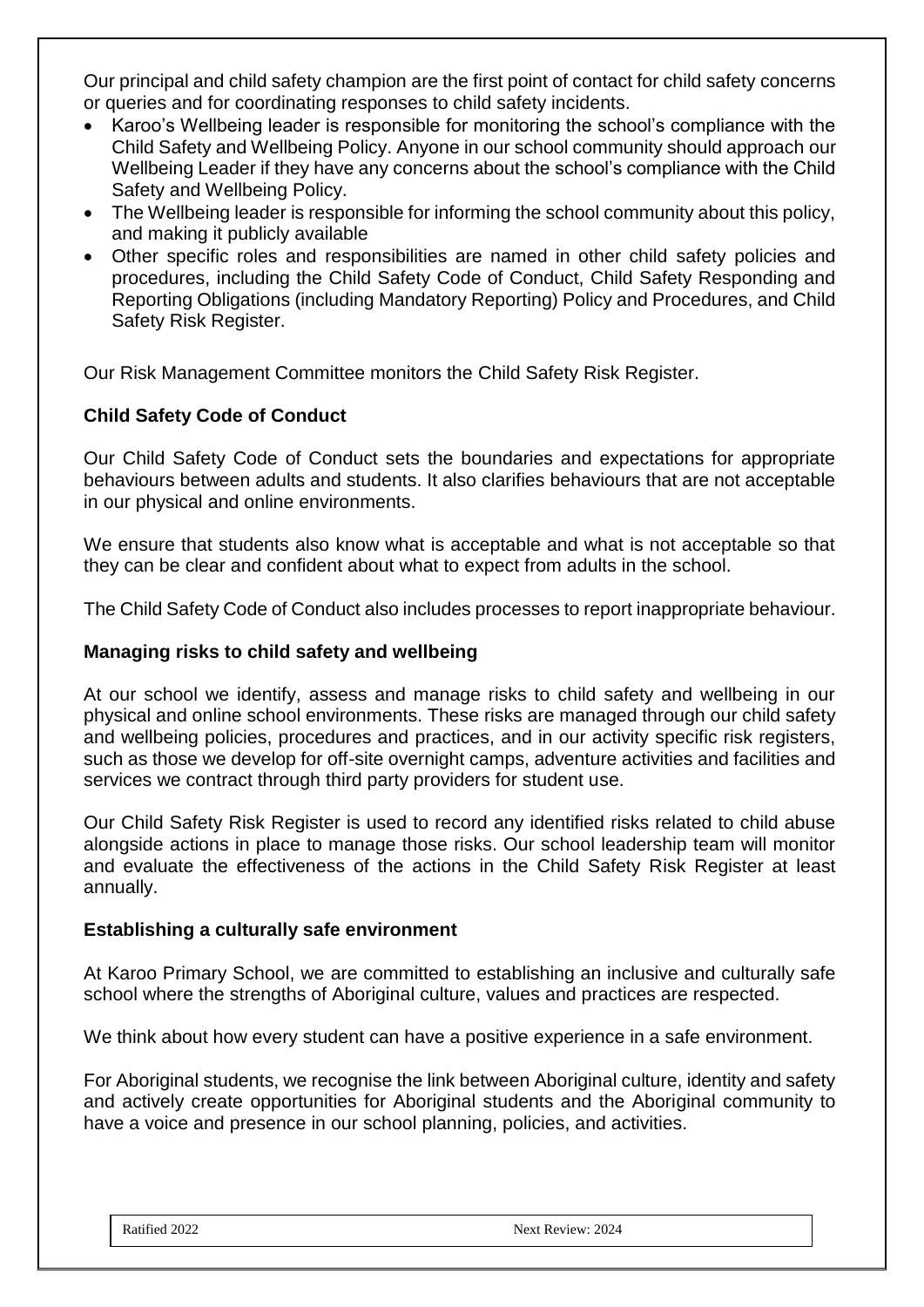We have developed the following strategies to promote cultural safety in our school community:

- Begin events and meetings with a Welcome to Country or an Acknowledgement of Country as a standing agenda item. Use this as an opportunity to pause and reflect or open a discussion.
- Fly the Aboriginal and Torres Strait Islander flags on school grounds (in office)
- Lead on safety and inclusion for all Aboriginal students and their families. Learn more about Aboriginal histories and cultures, both locally and across Australia. Speak with respect and confidence about Aboriginal culture, knowledge systems and people.
- Build schoolwide knowledge of Aboriginal histories, cultures, perspectives, values, skills and attitudes

To support child safety and wellbeing at Karoo Primary School, we work to create an inclusive and supportive environment that encourages students and families to contribute to our child safety approach and understand their rights and their responsibilities.

Respectful relationships between students are reinforced and we encourage strong friendships and peer support in the school to ensure a sense of belonging through implementing our whole school approach to Respectful Relationships, our student Code of Conduct, our school values.

We inform students of their rights through our whole school approach to Respectful Relationships and give them the skills and confidence to recognise unsafe situations with adults or other students and to speak up and act on concerns relating to themselves or their peers. We ensure our students know who to talk to if they are worried or feeling unsafe and we encourage them to share concerns with a trusted adult at any time. Students and families can also access information on how to report concerns at the school office.

When the school is gathering information in relation to a complaint about alleged misconduct or abuse of a child, we will listen to the complainant's account and take them seriously, check our understanding of the complaint, support the student and keep them (and their parents and carers, as appropriate) informed about progress.

# **Family engagement**

Our families and the school community have an important role in monitoring and promoting children's safety and wellbeing and helping children to raise any concerns.

To support family engagement, at Karoo Primary School we are committed to providing families and community with accessible information about our school's child safe policies and practices and involving them in our approach to child safety and wellbeing.

We will create opportunities for families to have input into the development and review of our child safety policies and practices and encourage them to raise any concerns and ideas for improvement.

We do this by:

- school website, newsletters, other communications, school council, subcommittees of school council, student, staff, and parent meetings.
- all of our child safety policies and procedures will be available for students and parents at our school website<https://karoops.vic.edu.au/>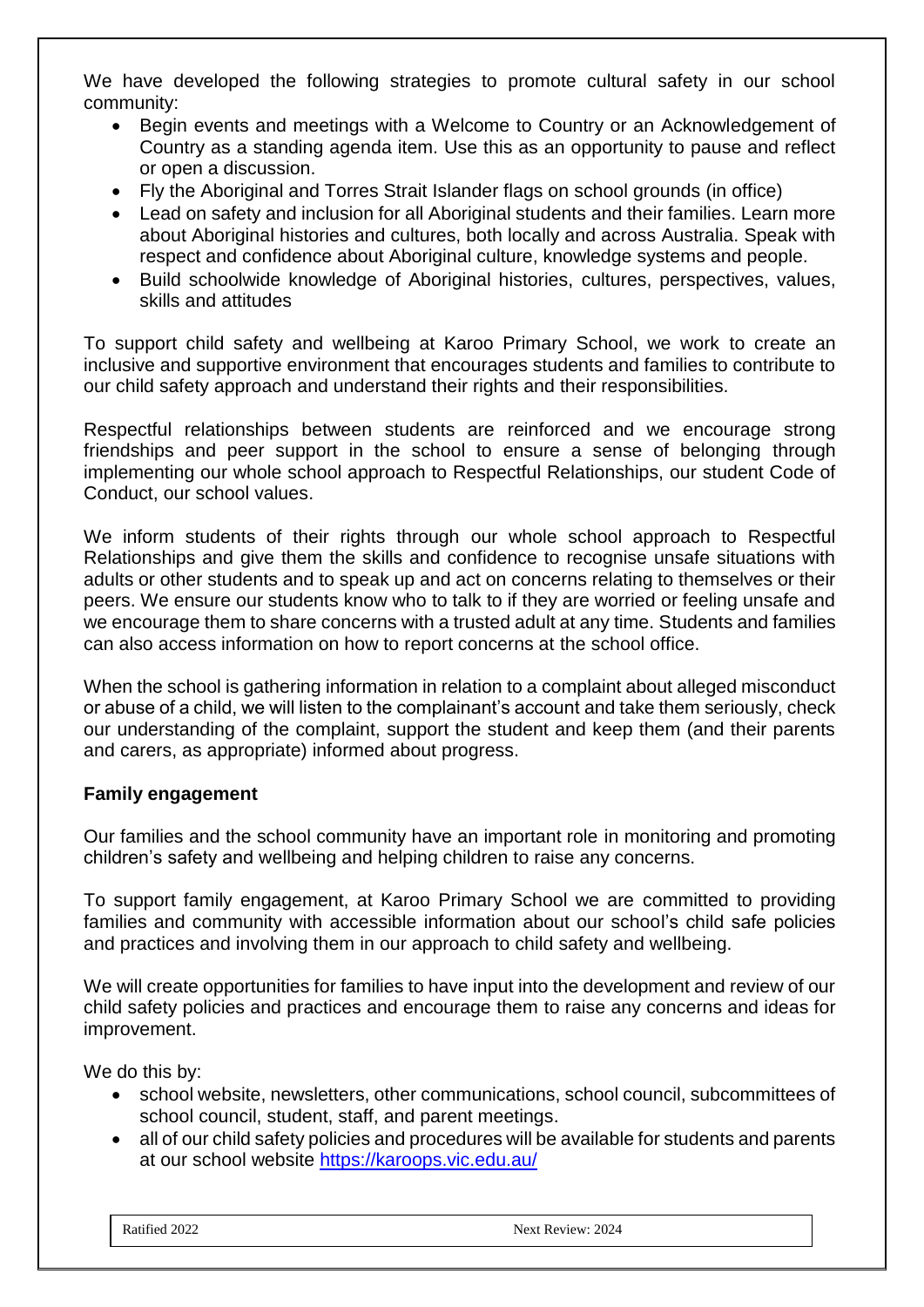- Newsletters will inform families and the school community about any significant updates to our child safety policies or processes, and strategies or initiatives that we are taking to ensure student safety.
- PROTECT Child Safety posters will be displayed across the school

#### **Diversity and equity**

As a child safe organisation, we celebrate the rich diversity of our students, families and community and promote respectful environments that are free from discrimination. Our focus is on wellbeing and growth for all.

We recognise that every child has unique skills, strengths and experiences to draw on. We pay particular attention to individuals and groups of children and young people in our community with additional and specific needs. This includes tailoring our child safety strategies and supports to the needs of:

- Aboriginal and TSI children and young people
- children from culturally and linguistically diverse backgrounds
- children and young people with disabilities
- children unable to live at home or impacted by family violence
- international students
- children and young people who identify as LGBTIQ+.

Our Student Wellbeing and Engagement Policy provides more information about the measures we have in place to support diversity and equity.

#### **Suitable staff and volunteers**

At Karoo Primary School, we apply robust child safe recruitment, induction, training, and supervision practices to ensure that all staff, contractors, and volunteers are suitable to work with children.

#### **Staff recruitment**

When recruiting staff, we follow the Department of Education and Training's recruitment policies and guidelines, available on the Policy and Advisory Library (PAL) at:

- [Recruitment in Schools](https://www2.education.vic.gov.au/pal/recruitment-schools/overview)
- [Suitability for Employment Checks](https://www2.education.vic.gov.au/pal/suitability-employment-checks/overview)
- [School Council Employment](https://www2.education.vic.gov.au/pal/school-council-employment/overview)
- [Contractor OHS Management.](https://www2.education.vic.gov.au/pal/contractor-ohs-management/policy)

When engaging staff to perform child-related work, we:

- sight, verify and record the person's Working with Children clearance or equivalent background check such as a Victorian teaching registration
- collect and record:
	- $\circ$  proof of the person's identity and any professional or other qualifications
	- $\circ$  the person's history of working with children
	- o references that address suitability for the job and working with children.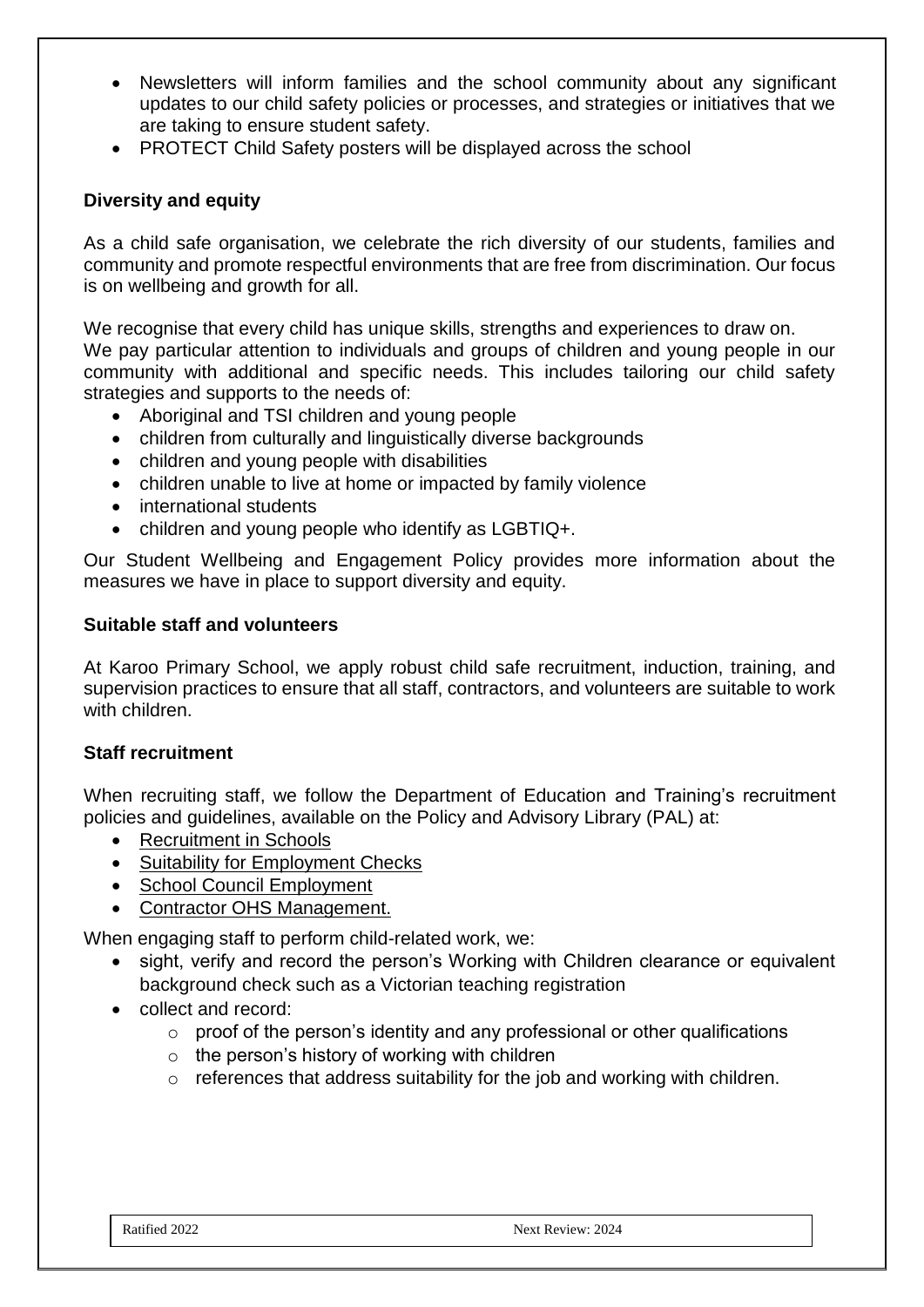#### **Staff induction**

All newly appointed staff will be required to participate in our child safety and wellbeing induction program. The program will include a focus on:

- the Child Safety and Wellbeing Policy (this document)
- the Child Safety Code of Conduct
- the Child Safety Responding and Reporting Obligations (including Mandatory Reporting) Policy and Procedures and
- any other child safety and wellbeing information that school leadership considers appropriate to the nature of the role.

#### **Ongoing supervision and management of staff**

All staff engaged in child-connected work will be supervised appropriately to ensure that their behaviour towards children is safe and appropriate.

Staff will be monitored and assessed to ensure their continuing suitability for child-connected work. This will be done by regular performance reviews.

Inappropriate behaviour towards children and young people will be managed swiftly and in accordance with our school and department policies and our legal obligations. Child safety and wellbeing will be paramount.

#### **Suitability of volunteers**

All volunteers are required to comply with our Volunteers Policy, which describes how we assess the suitability of prospective volunteers and outlines expectations in relation to child safety and wellbeing induction and training, and supervision and management.

#### **Child safety knowledge, skills and awareness**

Ongoing training and education are essential to ensuring that staff understand their roles and responsibilities and develop their capacity to effectively address child safety and wellbeing matters.

In addition to the child safety and wellbeing induction, our staff will participate in a range of training and professional learning to equip them with the skills and knowledge necessary to maintain a child safe environment.

Staff child safety and wellbeing training will be delivered at least annually and will include guidance on:

- our school's child safety and wellbeing policies, procedures, codes, and practices
- completing the Protecting Children Mandatory Reporting and Other Legal [Obligations](http://elearn.com.au/det/protectingchildren/) online module annually
- recognising indicators of child harm including harm caused by other children and students
- responding effectively to issues of child safety and wellbeing and supporting colleagues who disclose harm
- how to build culturally safe environments for children and students
- information sharing and recordkeeping obligations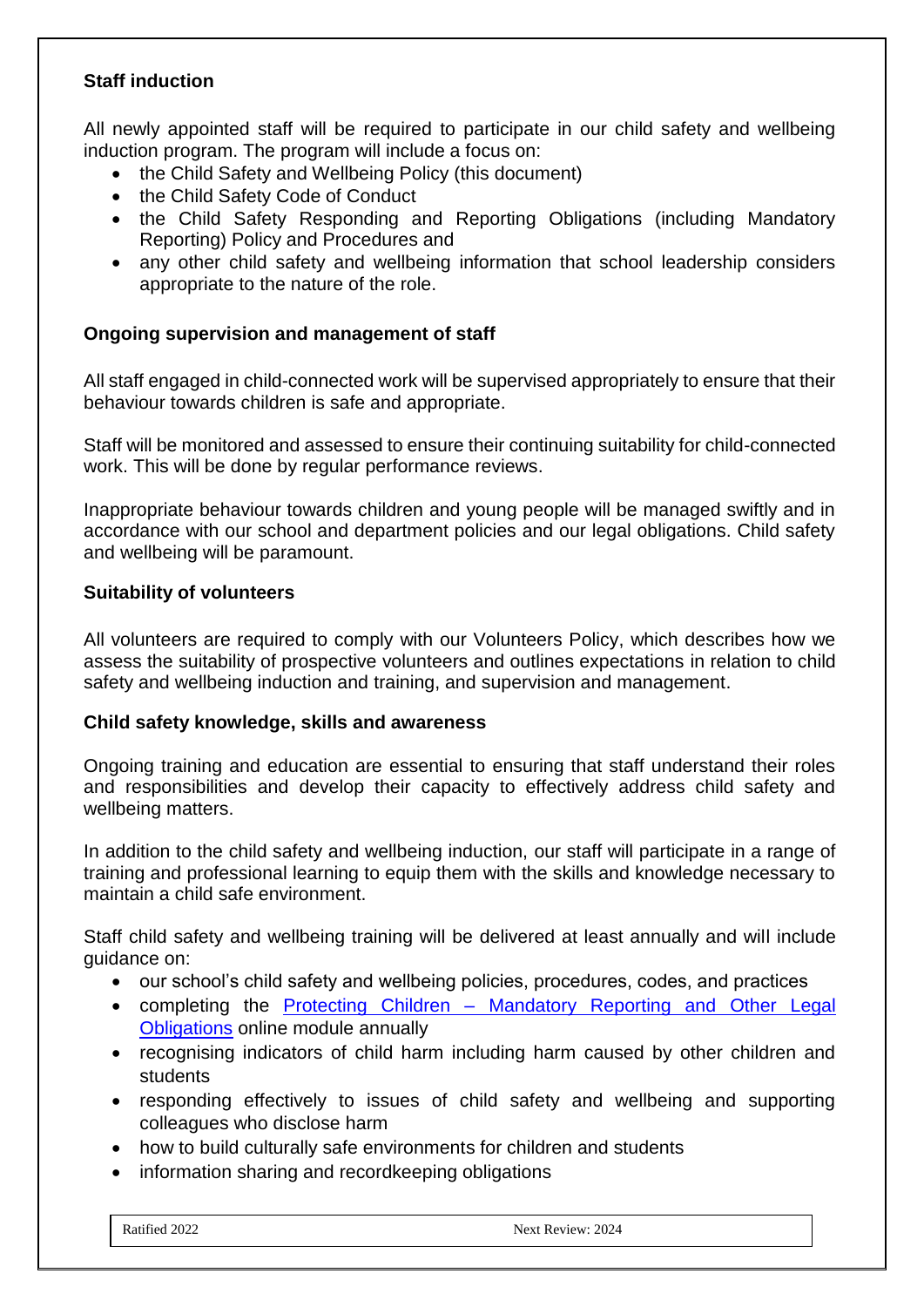• how to identify and mitigate child safety and wellbeing risks in the school environment.

Other professional learning and training on child safety and wellbeing, for example, training for our volunteers, will be tailored to specific roles and responsibilities and any identified or emerging needs or issues.

## **School council training and education**

To ensure our school council is equipped with the knowledge required to make decisions in the best interests of student safety and wellbeing, and to identify and mitigate child safety and wellbeing risks in our school environment, the council is trained at least annually. Training includes guidance on:

- individual and collective obligations and responsibilities for implementing the Child Safe Standards and managing the risk of child abuse
- child safety and wellbeing risks in our school environment
- Karoo Primary School child safety and wellbeing policies, procedures, codes and practices

#### **Complaints and reporting processes**

Karoo Primary School fosters a culture that encourages staff, volunteers, students, parents, and the school community to raise concerns and complaints. This makes it more difficult for breaches of the code of conduct, misconduct or abuse to occur and remain hidden.

We have clear pathways for raising complaints and concerns and responding and this is documented in our school's Complaint Policy. The Complaints Policy can be found on our school website.<https://karoops.vic.edu.au/>

If there is an incident, disclosure, allegation or suspicion of child abuse, all staff and volunteers (including school council employees) must follow our Child Safety Responding and Reporting Obligations Policy and Procedures. Our policy and procedures address complaints and concerns of child abuse made by or in relation to a child or student, school staff, volunteers, contractors, service providers, visitors or any other person while connected to the school.

As soon as any immediate health and safety concerns are addressed, and relevant school staff have been informed, we will ensure our school follows:

- the [Four Critical Actions](https://www.education.vic.gov.au/Documents/about/programs/health/protect/FourCriticalActions_ChildAbuse.pdf) for complaints and concerns relating to adult behaviour towards a child
- the [Four Critical Actions: Student Sexual Offending](https://www.education.vic.gov.au/school/teachers/health/childprotection/Pages/stusexual.aspx) for complaints and concerns relating to student sexual offending

Our Student Wellbeing and Engagement Policy and Bullying Prevention Policy cover complaints and concerns relating to student physical violence or other harmful behaviours.

#### **Communications**

Karoo Primary School is committed to communicating our child safety strategies to the school community through:

• ensuring that key child safety and wellbeing policies are available on our website including the Child Safety and Wellbeing Policy (this document), Child Safety Code of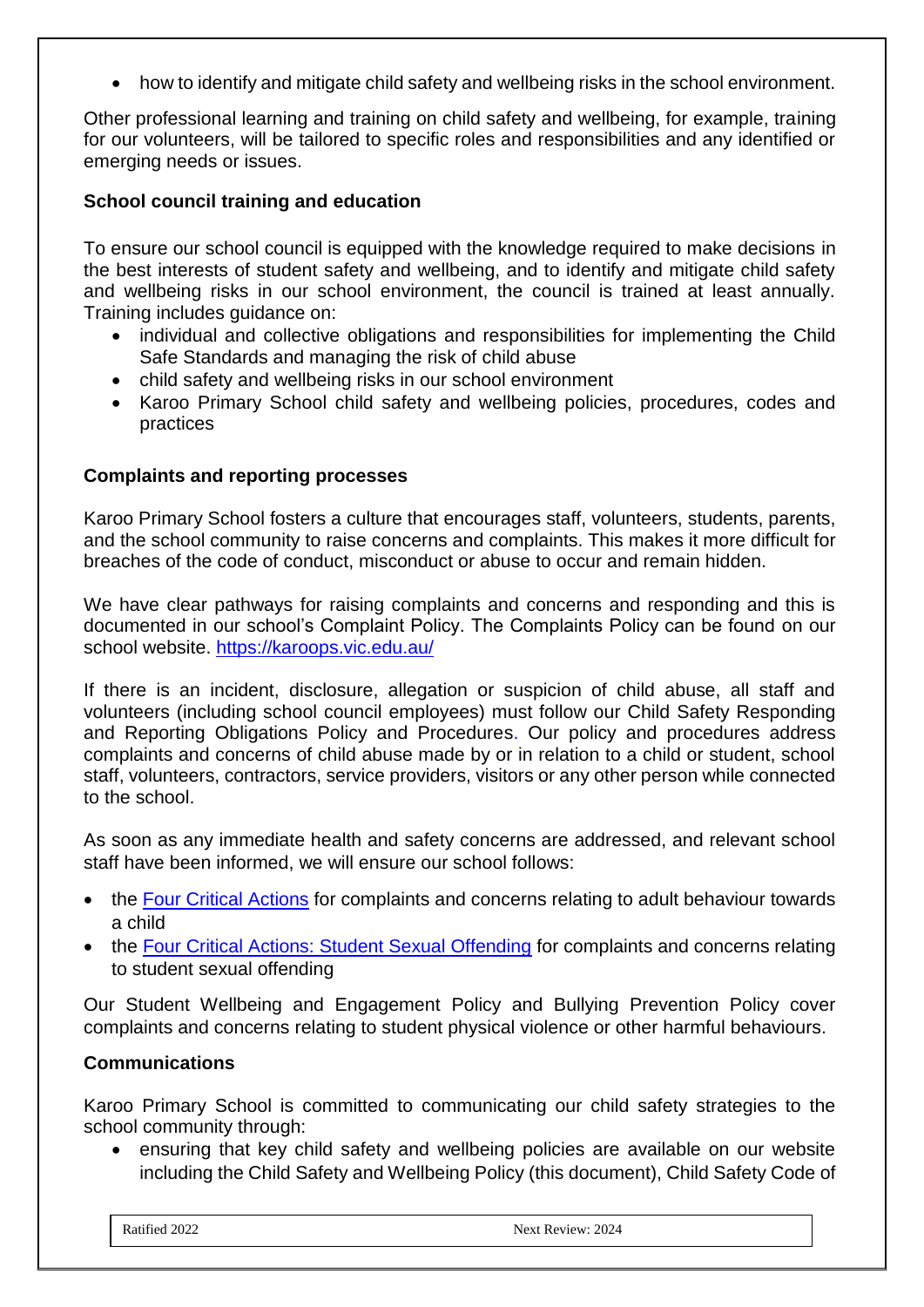Conduct, and the Child Safety Responding and Reporting Obligations (including Mandatory Reporting) Policy and Procedure

- displaying PROTECT posters around the school
- updates in our school newsletter
- ensuring that child safety is a regular agenda item at school leadership meetings, staff meetings and school council meetings.

# **Privacy and information sharing**

Karoo Primary School collects, uses, and discloses information about children and their families in accordance with Victorian privacy laws, and other relevant laws. For information on how our school collects, uses and discloses information refer to: [Schools' Privacy Policy.](https://www.education.vic.gov.au/Pages/schoolsprivacypolicy.aspx)

#### **Records management**

We acknowledge that good records management practices are a critical element of child safety and wellbeing and manage our records in accordance with the Department of Education and Training's policy: [Records Management –](https://www2.education.vic.gov.au/pal/records-management/policy) School Records

# **Review of child safety practices**

At Karoo Primary School, we have established processes for the review and ongoing improvement of our child safe policies, procedures, and practices. We will:

- review and improve our policy every 2 years or after any significant child safety incident
- analyse any complaints, concerns, and safety incidents to improve policy and practice
- act with transparency and share pertinent learnings and review outcomes with school staff and our school community.

# **Related policies and procedures**

This Child Safety and Wellbeing Policy is to be read in conjunction with other related school policies, procedures, and codes. These include our:

- Bullying Prevention Policy
- Child Safety Responding and Reporting Obligations Policy and Procedures
- Child Safety Code of Conduct
- Complaints Policy
- Digital Learning Policy
- Inclusion and Diversity Policy
- Student Wellbeing and Engagement Policy
- Visitors Policy
- Volunteers Policy

# **Related Department of Education and Training policies**

- [Bullying Prevention and Response Policy](https://www2.education.vic.gov.au/pal/bullying-prevention-response/policy)
- [Child and Family Violence Information Sharing Schemes](https://www2.education.vic.gov.au/pal/information-sharing-schemes/policy)
- [Complaints Policy](https://www2.education.vic.gov.au/pal/complaints/policy)
- [Contractor OHS Management Policy](https://www2.education.vic.gov.au/pal/contractor-ohs-management/policy)

Ratified 2022 Next Review: 2024